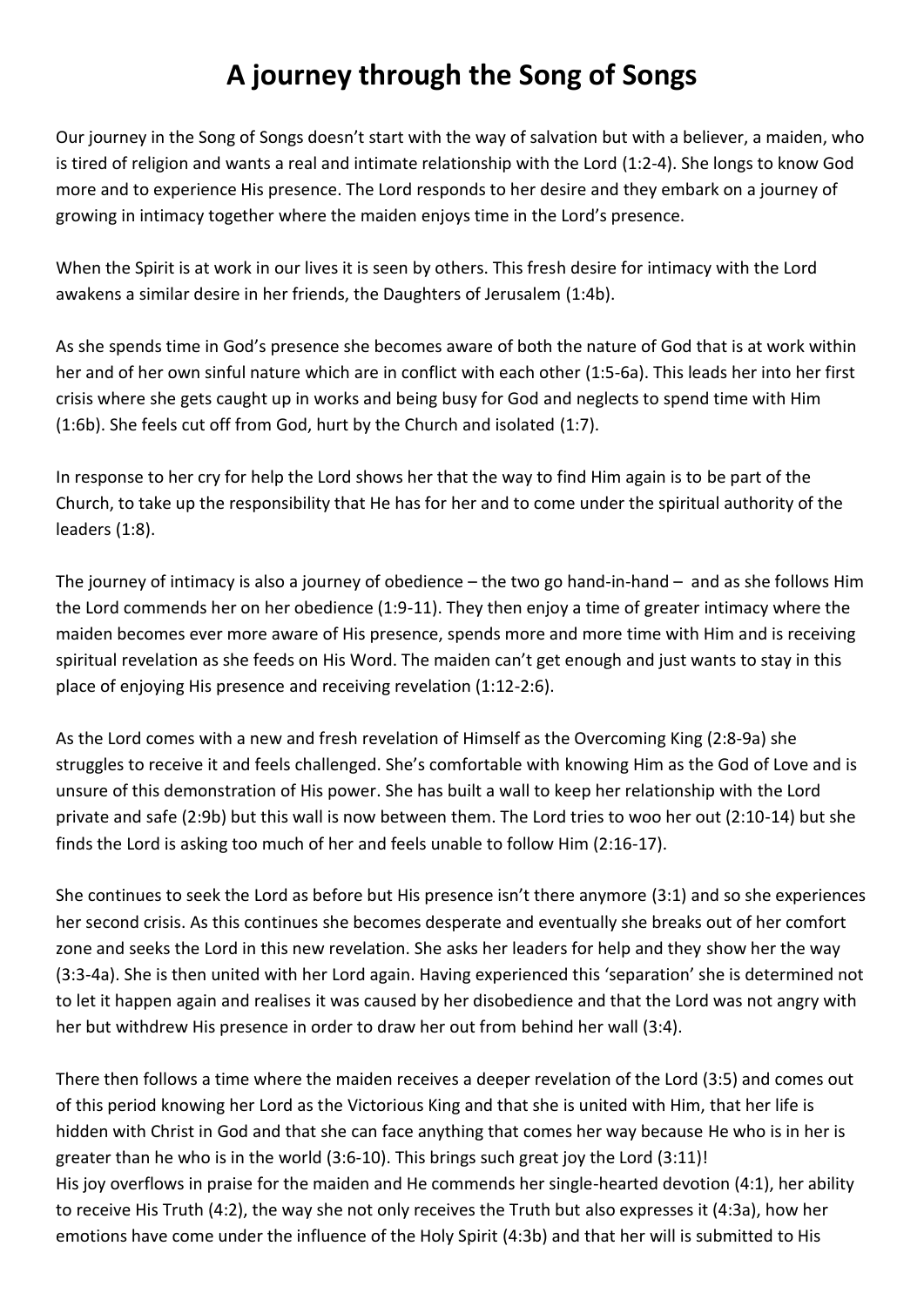(4:4). He also sees a growing ability in her to nurture others (4:5). With every fresh revelation of Himself the Lord encourages the maiden to experience the same in her own life. She is now ready to face all her challenges and obstacles – knowing that this is only possible through denying herself by submitting to God's ways and developing her prayer-life (4:6).

As her journey continues the Lord now calls her to live from this place of victory – she is seated with Christ in heavenly places! – and to view the enemy and his ways from this heavenly perspective (4:8). He encourages her again with how much He delights in her devotion and in her obedience (4:9). He delights in her even more than she delights in Him (4:10) and feeds on the fruit and fragrance that is produced in her life! He commends her spiritual maturity (4:11), her purity (4:12), the abundance of fruit produced in her life (4:14), the presence and the power of the Holy Spirit that flows through her as well as the wealth of spiritual revelation that is stored within her (4:15).

Realising how much the Lord delights in her the maiden wants to go even deeper in intimacy with Him. She is aware now that intimacy grows in difficult times just as much as in times of blessing, so she opens herself up to both – to times of testing and to times of refreshing (4:16). As more abundance is produced in the maiden's life so the Lord delights even more in her (5:1) and she is able to minister effectively to other believers (5:1b).

The maiden is enjoying such a level of intimacy with the Lord that she is continuously aware of His presence (5:2a). The Lord now comes with a fresh revelation of the suffering Christ (5:2b) and leads her into a time of severe testing. She goes through her own Gethsemane experience as she knows the will of the Lord but struggles inwardly because she knows it will lead her into a time of great suffering (5:3). The Lord strengthens her (5:4) and she is able to muster the courage to follow Him (5:5).

She experiences a 'dark night of the soul', a period of time where the presence of God is lifted from her (5:6) – even though she is walking in complete obedience. Just as Job, even though he was upright, suffered greatly for a season, and just as Jesus, even though he never sinned, suffered at Calvary, so the maiden suffers a season of 'separation' from God as well as being criticised, accused, rejected and persecuted by others in the church – including her leaders (5:7). In her desperation she turns to her friends, the still immature Daughters of Jerusalem, who wonder why she is still so devoted to the Lord after all that she is going through (5:8-9).

Despite her intense trial and 'separation' the maiden's devotion to the Lord has not changed – if anything it is even stronger than before. She praises His uniqueness, His superiority and His unfailing strength (5:10). He is the Lord, holy and perfect (5:11a), and He is also completely devoted to her – His eyes are fixed on her (5:11b-5:12)! His nature and character are unchanging (5:13a) and His words of Truth resonate in her heart (5:13b). His ways are perfect and holy (5:14a) and all that He does is motivated by His divine love (5:14b). He is steadfast and sure (5:15a) and wholly divine (5:15b). Nothing delights her more than intimacy with her Lord (5:16).

Seeing this devotion stirs a new passion in her friends to seek after intimacy with God and they ask her how they can find Him (6:1). To which the maiden points them in the direction of the Church and to a life of pure devotion (6:2).